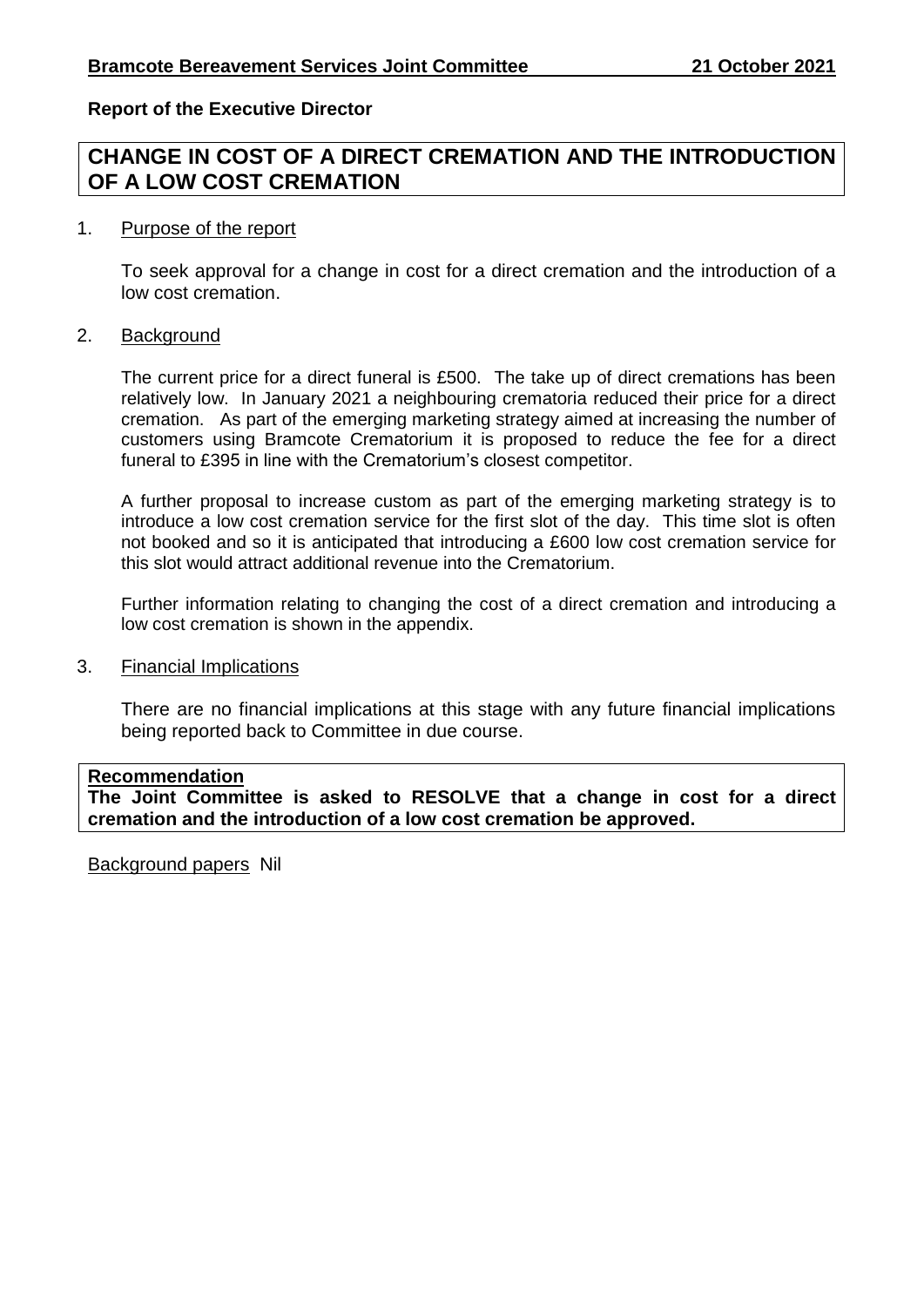## **APPENDIX**

### **Direct Cremation**

A direct cremation is where the coffin is delivered to the Crematorium but there is no accompanying service. The Crematorium first began to provide direct cremations in November 2019. There are 4 slots a day (Monday to Friday) for direct cremations.

The number of direct cremations received at the Crematorium are shown in the table below.

| <b>Month</b>  | Number of<br><b>Direct</b><br><b>Cremations</b> | <b>Month</b>  | Number of<br><b>Direct</b><br><b>Cremations</b> | <b>Month</b>  | Number of<br><b>Direct</b><br><b>Cremations</b> |
|---------------|-------------------------------------------------|---------------|-------------------------------------------------|---------------|-------------------------------------------------|
| Apr-19        |                                                 | Apr-20        | 24                                              | Apr-21        | 5                                               |
| <b>May-19</b> |                                                 | $May-20$      | 12                                              | $May-21$      | 4                                               |
| $Jun-19$      |                                                 | <b>Jun-20</b> | 10                                              | $Jun-21$      | $\overline{2}$                                  |
| <b>Jul-19</b> |                                                 | <b>Jul-20</b> | 9                                               | <b>Jul-21</b> | $\overline{2}$                                  |
| Aug-19        |                                                 | Aug-20        | 7                                               | Aug-21        |                                                 |
| Sep-19        |                                                 | Sep-20        | 5                                               | Sep-21        |                                                 |
| Oct-19        |                                                 | Oct-20        | 9                                               | Oct-21        |                                                 |
| <b>Nov-19</b> | 1                                               | <b>Nov-20</b> | $\overline{7}$                                  | <b>Nov-21</b> |                                                 |
| Dec-19        | $\mathbf 1$                                     | Dec-20        | 9                                               | Dec-21        |                                                 |
| $Jan-20$      | $\overline{2}$                                  | $Jan-21$      | 11                                              | <b>Jan-22</b> |                                                 |
| Feb-20        | 3                                               | Feb-21        | 10                                              | Feb-22        |                                                 |
| Mar-20        | 9                                               | Mar-21        | 3                                               | Mar-22        |                                                 |
| Total         |                                                 |               | 116                                             |               |                                                 |

In January 2021 Wilfred Hill Crematorium reduced their fee for a direct cremation to £395. Feedback from the funeral directors that use Bramcote Crematorium is that the Crematorium is not the preferred choice for direct cremations due to the cost difference. In order to try and encourage a growth in direct cremation numbers it is proposed that the cost of a direct funeral is reduced to £395.

The results of a bench marking exercise with regards to comparing the costs of direct cremations is shown below:

| <b>Crematorium</b>                     | <b>Attended or</b><br><b>Unattended</b> | <b>Times</b><br><b>Available</b> | <b>Service</b><br><b>Included</b> | Fee     |
|----------------------------------------|-----------------------------------------|----------------------------------|-----------------------------------|---------|
| <b>Markeaton</b><br><b>Crematorium</b> |                                         |                                  |                                   |         |
| <b>Direct Cremation</b>                | Unattended                              | 9.00am or<br>9.30am              | No Service                        | £502.00 |
| <b>Direct Cremation</b>                | <b>Attended Simple</b><br>Service       | 9.00am or<br>9.20am              | Simple<br>Service                 | £530.00 |